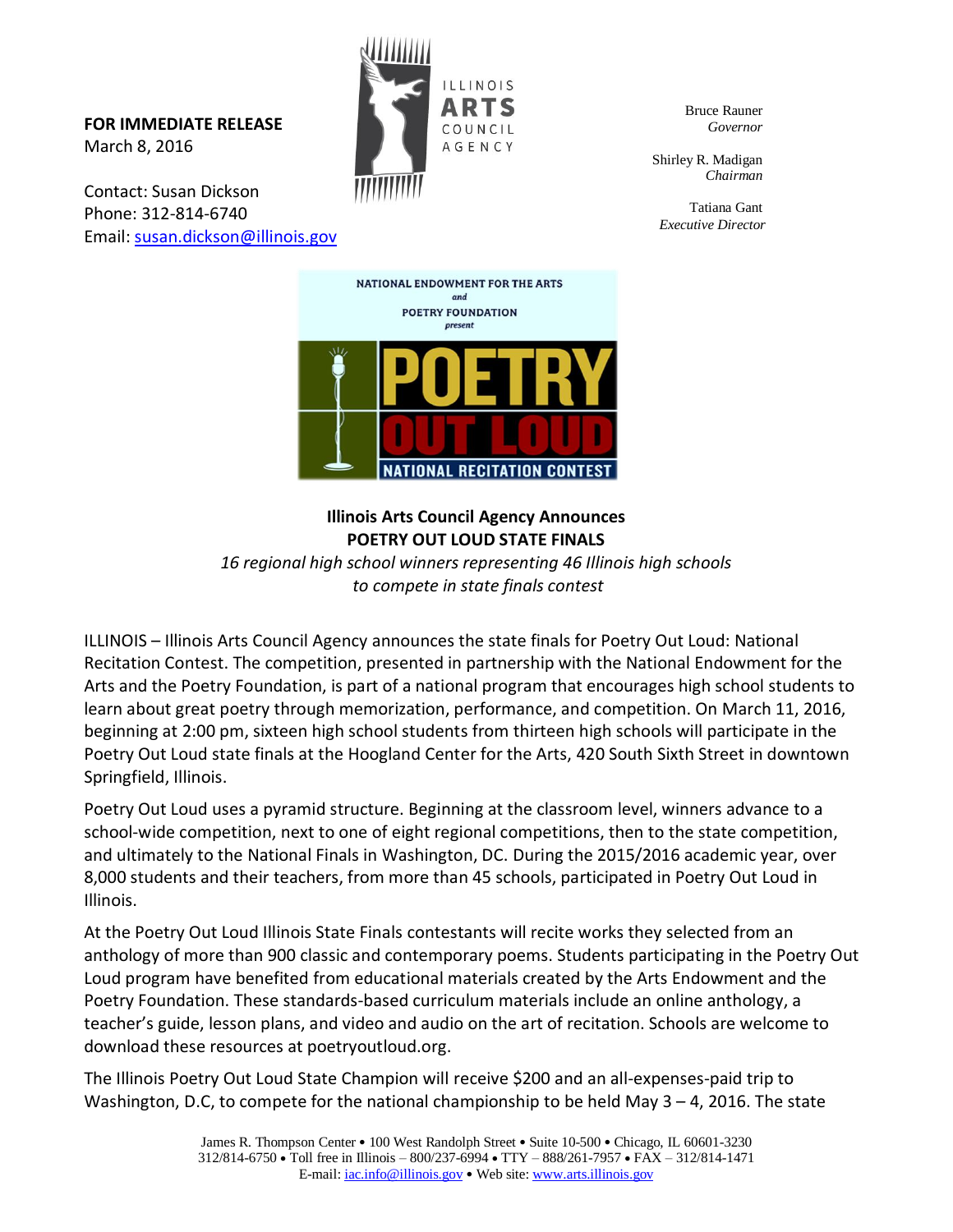champion's school will also receive a \$500 stipend for the purchase of poetry books. The state's Poetry Out Loud runner-up will receive \$100, with \$200 for his or her school library. At the National Poetry Out Loud Finals in Washington, DC, fifty-three Poetry Out Loud champions from every state, the District of Columbia, Puerto Rico, and the U.S. Virgin Islands will compete for a total of \$50,000 in scholarships and school stipends.

The sixteen regional finalists competing in the Illinois *Poetry Out Loud* State Final on March 11, 2016 in Springfield are:

| <b>REGION</b>                 | <b>STUDENT</b>          | <b>SCHOOL</b>                                 |
|-------------------------------|-------------------------|-----------------------------------------------|
| <b>Central Illinois</b>       | Mariah L. Brooks        | Southeast High School (Springfield)           |
| <b>Central Illinois</b>       | Aleeya Naomi Reed       | Eisenhower High School (Decatur)              |
| <b>Chicagoland - City</b>     | <b>Grace Anderson</b>   | University of Chicago Lab School<br>(Chicago) |
| <b>Chicagoland - City</b>     | Ivan Torres             | Metropolitan Schoolhouse (Chicago)            |
| <b>Chicagoland - Suburbs</b>  | Morgan Harvey           | Homewood-Flossmoor High School<br>(Homewood)  |
| <b>Chicagoland - Suburbs</b>  | <b>Amber Price</b>      | Maine East High School (Park Ridge)           |
| <b>Eastern Illinois</b>       | Joshua Harris           | Champaign Central High School<br>(Champaign)  |
| <b>Eastern Illinois</b>       | Shireen Hassan          | Champaign Central High School<br>(Champaign)  |
| <b>Northern Illinois</b>      | Demetrius Markham       | Jefferson High School (Rockford)              |
| <b>Northern Illinois</b>      | Ana Plankenhorn         | Auburn High School (Rockford)                 |
| <b>South Central Illinois</b> | Therése Beabout         | Gibault Catholic High School (Waterloo)       |
| <b>South Central Illinois</b> | Madelyn Foster          | Edwardsville High School (Edwardsville)       |
| <b>Southern Illinois</b>      | <b>Caroline Shaffer</b> | Trinity Christian School (Carbondale)         |
| <b>Southern Illinois</b>      | Katelyn Wittenborn      | Trinity Christian School (Carbondale)         |
| <b>Western Illinois</b>       | Michaela Goodley        | Annawan High School (Annawan)                 |
| <b>Western Illinois</b>       | Claudia Vanopdorp       | Annawan High School (Annawan)                 |